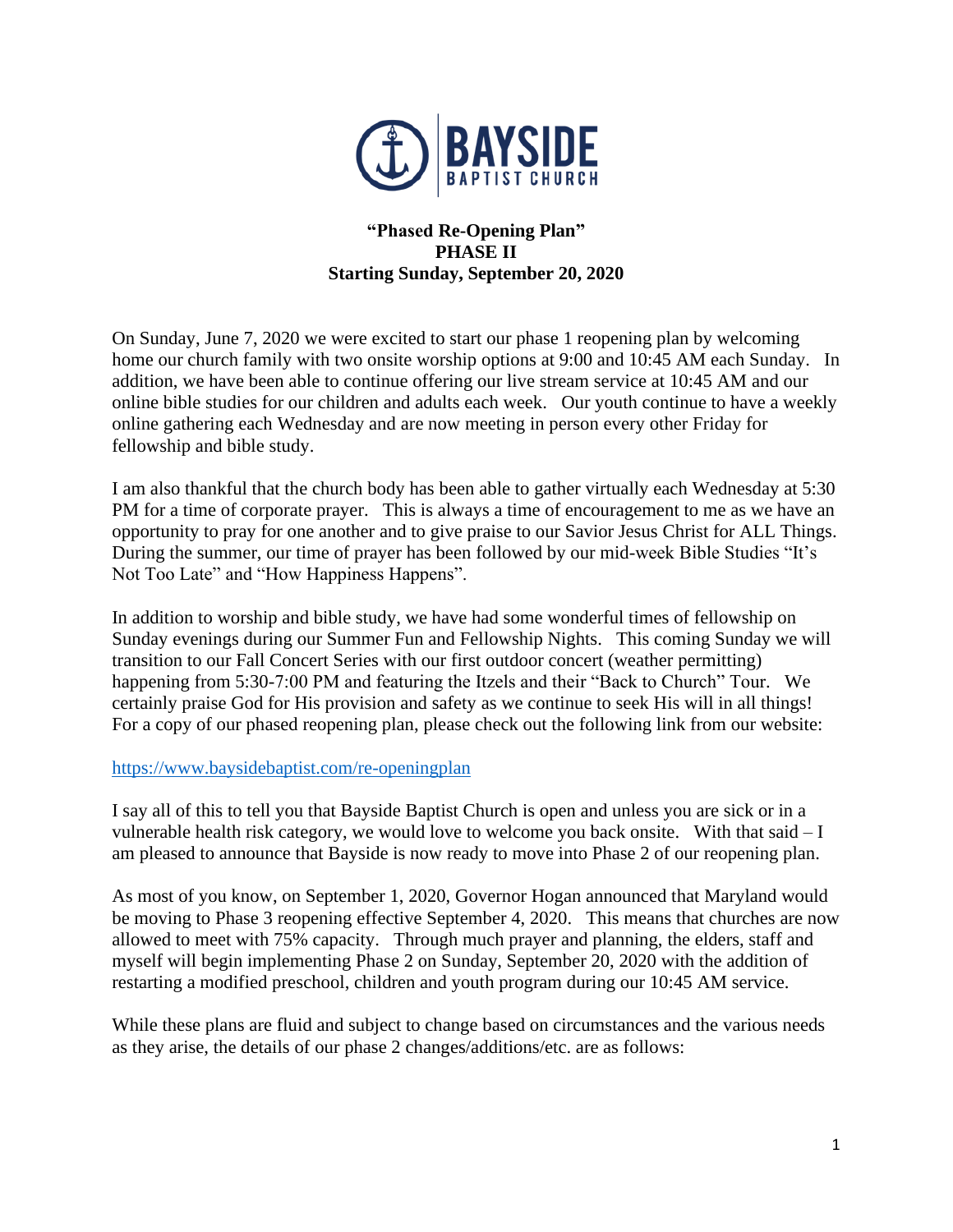# **Preschool Ministry: Babies – Pre-K Starts Sunday, September 20, 2020 During the 10:45 AM Service**

During our home mission week in August, our preschool area was renovated and relocated to the southeast side of the main building. Starting Sunday, September 20, 2020 we will begin offering preschool care during our 10:45 AM service only. Please note that, in the future, we will also be offering this option during the 9:00 AM service as well.

If you have preschoolers, (Babies – Pre K), check-in will begin at 10:30 AM each Sunday. Please look for the preschool signs as you enter the Welcome Center and one of our volunteers will help direct and assist you for check in. As always, if your child and/or anyone in your family are feeling sick, has a temperature, etc. we ask that you please stay at home and join us for online worship at 10:45 AM.

**Staff/Volunteers needed:** We are looking for qualified volunteers who are willing to help serve on a rotating 6-month preschool staff. This term can be extended or shortened as desired/needed. Qualified volunteers must pass a background check and should be willing to attend the 9:00 AM worship service and serve during the 10:45 AM service. Tentative rotations for 10:45 AM service are as follows:

#### **September 20 –– March 28, 2021 April 4 – September 26, 2021** \*\* Substitutes and shorter-term volunteers are also needed

Our preschool ministry is a huge blessing to the parents! This ministry gives parents the confidence that their children are being well taken care of, are in good hands and are being instructed in the Word of God. For more information about serving, please contact our staff coordinator, Joy Gaither at: [joy.gaither@baysidebaptist.com](mailto:joy.gaither@baysidebaptist.com) and/or our Preschool Director Kristi Pauley at: [pauleysgirl@comcast.net](mailto:pauleysgirl@comcast.net)

# **Children's Worship: K – 5 th Grade Starts Sunday, October 4, 2020 During the 10:45 AM Service**

Starting Sunday, October 4, 2020 we will begin offering children's worship during the 10:45 AM service only. Please note that, in the future, we will also be offering this option during the 9:00 AM service as well. If you have children, (Kindergarten  $-5<sup>th</sup>$  grade), check in will begin at 10:30 AM each Sunday.

During this time, the children will be temporary meeting in the fellowship hall until the new Transformation Life Center (TLC) is completed. Please look for the Children's Worship signs as you enter the Welcome Center and one of our volunteers will help direct you to our new children's check in station in the Fellowship Hall for assistance.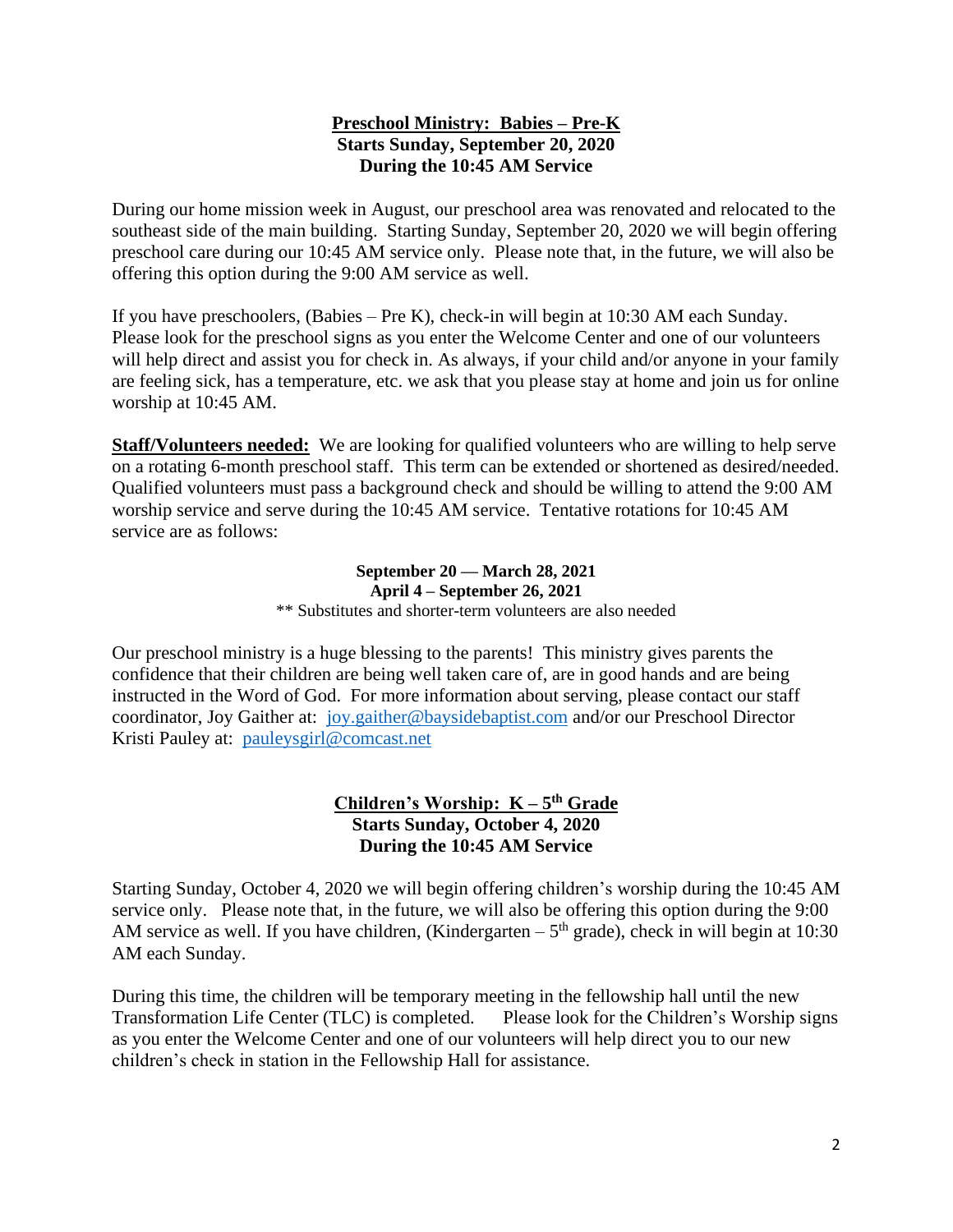For many, children's worship will look a lot like our Summer Vacation Bible School opening and closing celebrations. In most weeks, the elements of children's worship will include music, bible stories, offering, videos, crafts, snack, etc. The main purpose of Children's worship is to teach and instruct children in Word of God and to give them an opportunity to experience the importance of worship to our Savior.

There will be some Sundays throughout the year that the children will join their family in the main worship center for special music and to also to allow those who are Christ Followers to participate in the Lords Supper with their parents. As always, if your child and/or anyone in your family are feeling sick, has a temperature, etc. we ask that you please stay at home and join us for online worship at 10:45 AM. Starting October  $4<sup>th</sup>$ , we will continue offering a children's bible study through the Right Now Media Platform only.

**Staff/Volunteers needed:** We are looking for qualified volunteers who are willing to help serve on a rotating 6-month children's worship staff. This term can be extended or shortened as desired/needed. Some of the areas of need include: Check-in, craft and snack coordinators. Bible story and Music/Drama leaders. Class guides, audio/visual helpers, etc. Qualified volunteers must pass a background check and should be willing to attend the 9:00 AM worship service and serve during the 10:45 AM service. Tentative rotations for 10:45 AM service are as follows:

### **October 4 – March 28, 2021 April 4 – September 26, 2021**

For more information about serving, please contact our staff coordinator, Joy Gaither at: [joy.gaither@baysidebaptist.com](mailto:joy.gaither@baysidebaptist.com) and/or our Children's Director, Kelly Swanson at: [kls657@hotmail.com](mailto:kls657@hotmail.com)

# **Middle School Bible Study: 6th – 8 th Grade Starts Sunday, October 4, 2020 During the 10:45 AM Service**

Starting Sunday, October 4, 2020 we will begin offering a middle school bible study during the 10:45 AM service only. If you are a middle school youth  $(6<sup>th</sup> - 8<sup>th</sup>$  grade) please consider worshiping at 9:00 AM and then joining us for Bible study at this time. In addition to this opportunity, all youth (Middle/High School) continue to meet online each Wednesday at 6:30 PM and also have a fellowship/bible study every other Friday. Please check out our website and social media pages for details.

**Staff/Volunteers needed:** We are looking for qualified volunteers who are willing to help serve on our youth ministry staff throughout the year. (September 2020 – August 2021). Qualified volunteers must pass a background check and should be willing to attend the 9:00 AM worship service and serve during the 10:45 AM service.

For more information about serving, please contact our staff coordinator, Joy Gaither at: [joy.gaither@baysidebaptist.com](mailto:joy.gaither@baysidebaptist.com) and/or our Pastor (Elder) of Christian Education, Bob Lohr at: [blohr@afba.com.](mailto:blohr@afba.com)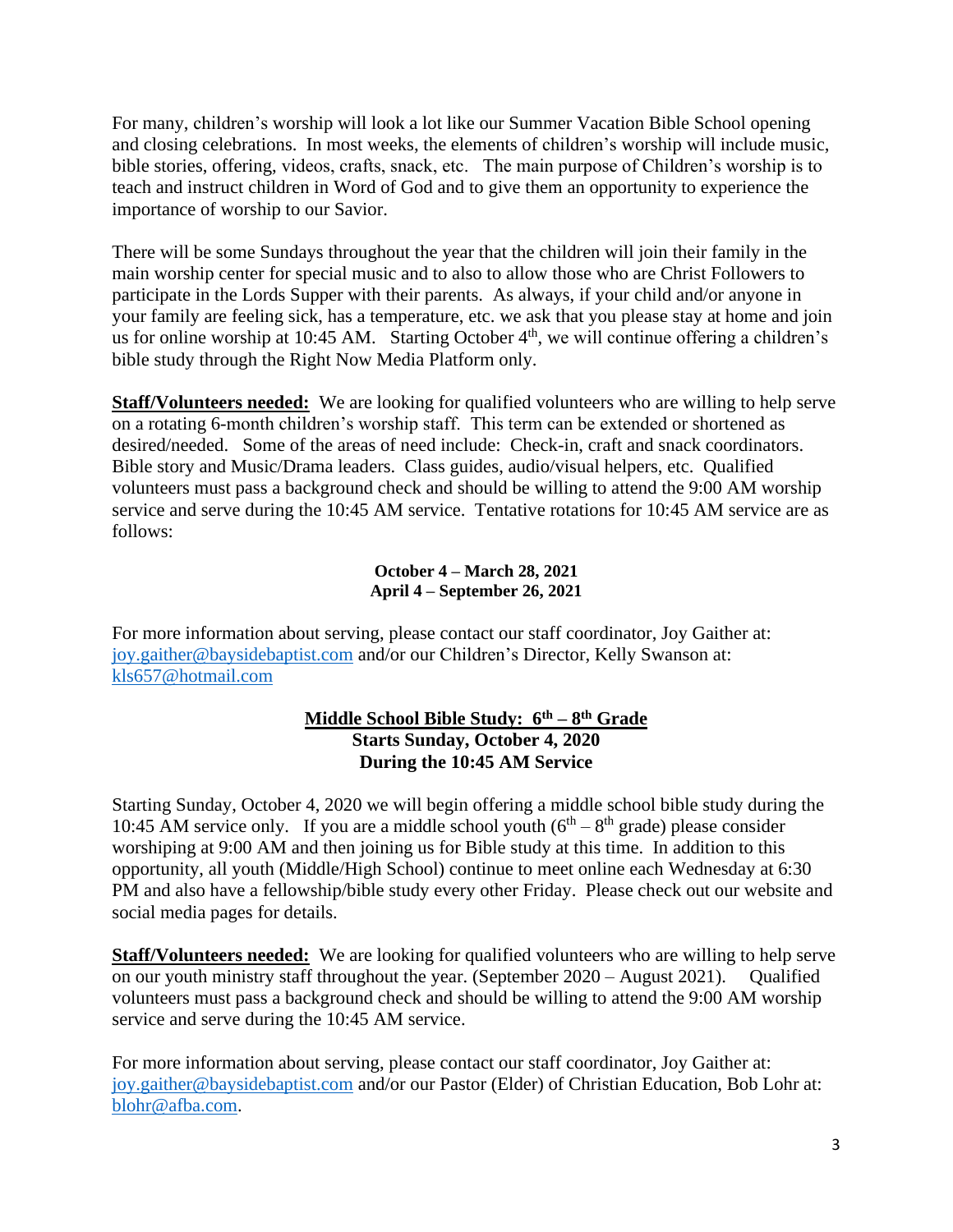# **High School (YOUTH SERVE): 9th – 12th Grade Starts Sunday, October 4, 2020 During the 10:45 AM Service**

Starting Sunday, October 4, 2020, we will introduce a new ministry for High Schoolers called *"Youth Serve".* There will be a separate email going out to high school students and their parents in the coming days about this great opportunity to serve Christ and His Church. The basic concept around *"Youth Serve"* is to give qualified High School Students the opportunity to learn how to serve Christ and His Church. (By the way, we have been blessed to have several of our HS students already serving in this capacity.)

High School students who are interested in "Youth Serve" will attend the 9:00 AM worship service and serve on one of our ministry teams during the 10:45 AM service. Each student will be paired with an adult volunteer who will help train them in their area(s) of interest. Some of the areas of service where there are openings are as follows:

- Media Team: Helps with the live stream service (Audio/Visual)
- Children's Music Team: Helps with the music and hand motions during children's worship.
- Children's Drama team: Helps with skits, puppets, etc. during children's worship.
- Welcome Center Check in Station. Helps with the registration for preschool and children's check-in.
- Greeters and Ushers. To help make a great first impression and to assist attendees with questions they may have.
- Preschool Assistant. Helps with preschool care during worship. Students will be teamed with an adult who will assist them. (Must be 16 or older)
- Parking Team. Helps with parking, directions, entry/exit.
- Mission Café: Coming soon. Helps set up tent to serve coffee, tea, hot chocolate, etc.

In addition to this opportunity, all youth (Middle/High School) continue to meet online each Wednesday at 6:30 PM and also have a fellowship/bible study every other Friday. Please check out our website and social media pages for details. We are also looking to add a HS Sunday morning bible study option in the near future.

For more information about serving, please contact our staff coordinator, Joy Gaither at: [joy.gaither@baysidebaptist.com](mailto:joy.gaither@baysidebaptist.com) and/or our Pastor (Elder) of Christian Education, Bob Lohr at: [blohr@afba.com.](mailto:blohr@afba.com)